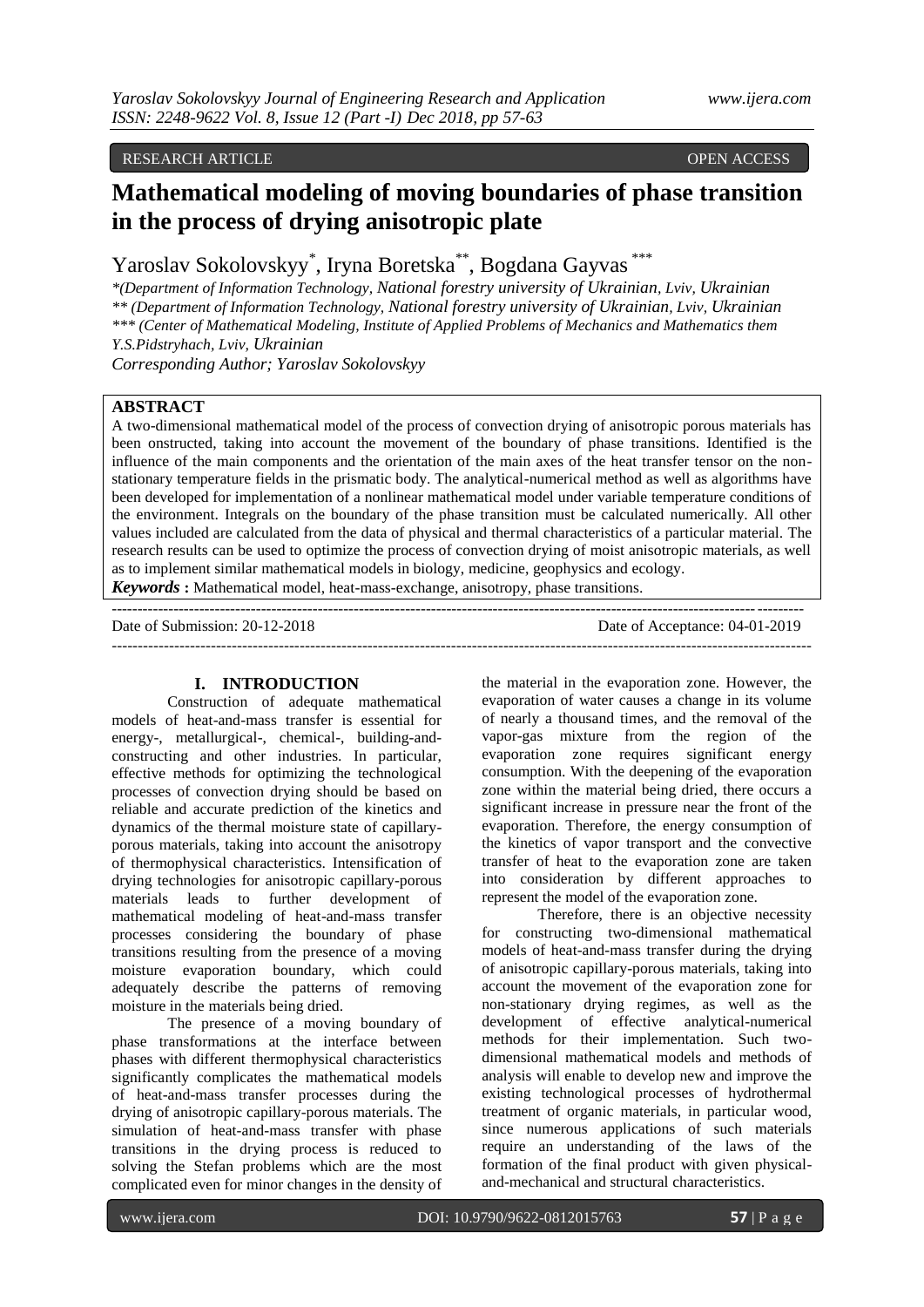The purpose of this work is to mathematically simulate heat transfer in anisotropic capillary-porous bodies, taking into account the boundary of phase transitions, and to develop analytical-numerical methods for the implementation of such two-dimensional models for areas with moving boundaries of moisture evaporation zone. introduction of the paper should explain the nature of the problem, previous work, purpose, and the contribution of the paper. The contents of each section may be provided to understand easily about the paper.

## **II. ANALYSIS OF THE EXISTING STUDIES**

The mechanism of the evaporation zone deepening in the material being dried was first investigated by T. Sherwood. Further theoretical and experimental studies confirmed the occurence of evaporation surface deepening. There are several approaches to simulating heat-and-mass transfer processes in materials during drying in view of the variable depth of evaporation zone [2-5]. In particular, the criterion of the phase transition, which varies with the coordinate of the body, is taken into account in the boundary conditions.

With another approach to modeling, the process of removing moisture is considered within the framework of the Stefan problems which are the most complicated even for minor changes in the density of the material in the evaporation zone [8]. However, the evaporation of water causes a change in its volume of almost a thousand times, and the removal of the vapor-gas mixture from the region of the evaporation zone requires significant energy consumption. With the deepening of the evaporation zone within the material being dried, a significant increase in pressure is observed near the front of the evaporation. Therefore, the energy consumption of the kinetics of vapor transfer and the convective transfer of heat to the evaporation zone is taken into account by different approaches to represent the model of the evaporation zone. In general, all the problems associated with determining moving boundaries of phase transitions belong to the class of essentially nonlinear problems with the available nodal gradient of temperatures at the phase boundary.

In well-known publications on heat-and-mass transfer in anisotropic materials [1,2,3], the methods of the analytical theory of thermal conductivity are mainly used. However, the existence of mixed derivatives essentially restricts the use of known methods which are well developed and suitable for isotropic case. Only a small amount of work is devoted to the study of heat-and-mass transfer in anisotropic bodies with regard to moving boundaries of phase transitions.

The use of numerical methods for multidimensional heat-and-mass transfer problems with phase transition is associated with algorithmic difficulties and significant computational costs. In order to find an approximate solution of wide application, methods of "pass-through" calculation have gained widespread application using the generalized formation of the classical Stefan problem in which the unknown is not the temperature, but enthalpy. Difference schemes are used for the numerical implementation of some mathematical models.

For numerical realizations of mathematical models of heat-and-mass transfer with phase transitions, two basic approaches are used. For the first approach, the methods of identifying the phase separation boundary in each time layer is used through the use of dynamic independent variables or the use of the dynamic network of constant structure with the fixation of nodes at the boundaries of the phase separation. For the second approach, methods are used without detecting the boundary of the phase transition or the methods of pass-through calculation [1]. Adaptation to the boundary of the phase separation is carried out by using the variable step in time (catching the front into the node of the spatial grid). In this aspect, the variational formation of mathematical models of heat transfer with the use of methods of penalty functions is important.

The most characteristic feature of processes for which mathematical models are nonlinear is the unknown in advance topology of the boundaries between different phases. Typically, the classical representations of one-phase and two-phase Stefan's problems are considered. In these mathematical models, the energy conservation law is used at the interface of the phase separation in addition to the isothermal conditions, taking into account the latent heat. The main idea of the approach is to introduce an effective heat capacity which includes the heat of the phase transition. Using the Dirac delta function allows you to use a single energy equation for the entire region. This enthalpy form of representation of the energy equation is used to analyze Stefan's multidimensional models.

The literature presents few alternative approaches to modeling heat transfer in media with regard to phase transitions [5]. In particular, a cellautomaton algorithm for solving a one-dimensional Stefan's problem for growing crystals and Boltzmann's lattice equations are described [4].

From the mathematical point of view, the boundary-value problems of the heat-and-mass transfer in anisotropic bodies are fundamentally different from classical problems. The dependence of the characteristic size of the evaporation zone on time, the presence of mixed derivatives in differential equations significantly complicates the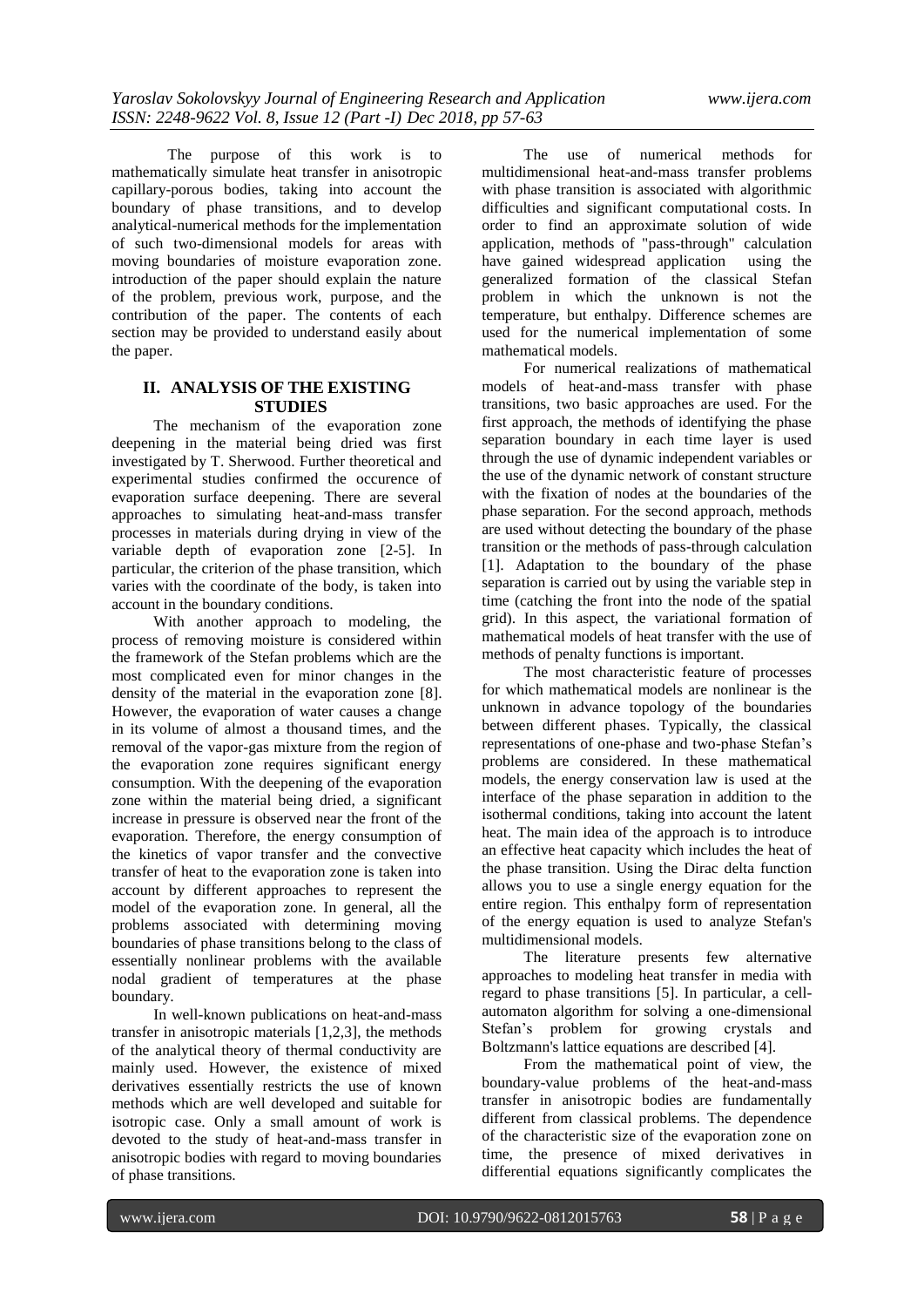application of classical methods for the separation of variables or integral transformations. For this purpose, methods of thermal potentials, contour integration, power series, "instant" Greenberg's eigenfunctions were used [1].

Obtaining analytical solutions to a boundaryvalue problem of a generalized type in the area with a moving boundary of the phase transition, according to an arbitrary law, was reduced to integro-differential equations, in particular the Volterra integral equations of the second kind with complex kernels. Therefore, only qualitative results of the behavior of such systems were obtained. Quite effective method for solving problems of heating and kinetics of drying of moist materials is the method of differential series. It allows obtaining numerical-analytic solutions to the boundary-value problem of heat-and-mass transfer for the boundary conditions of the third kind.

Let us consider the process of convection drying of anisotropic prismatic bar of rectangular<br>cross-section with geometric dimensions cross-section with geometric dimensions  $\{2L_1, 2L_2; -L_1 \le x_1 \le L_1, -L_2 \le x_2 \le L_2\}$ . It is assumed that the drying conditions along the length of the bar are the same. Therefore, we consider the process of heat transfer taking into account the boundary of phase transitions for cross-section of the bar, the outer contour of which in the variables of the Cartesian reference system  $X_1$  and  $X_2$  is described by equations:

$$
F_0 = \left(x_1^2 - L_1^2\right)\left(x_2^2 - L_2^2\right) = 0. \tag{1}
$$

In the process of heat exchange of the prismatic bar with a drying agent, a dried zone is formed that extends from the outer surface to the depth of the body. Let the dried and moist zones of the cross-section of the bar be separated by a cylindrical surface, the generatrices of which are parallel to the axis of the bar. Its contour is described by a continuous closed line in the cross-section whose equation takes the form:

$$
F_m = F_0 - \varepsilon(\tau), \tag{2}
$$

where  $\varepsilon(\tau)$  is unknown time function.

During the process of drying, the surface of the material contacts the gas environment which is a mixture of air and vapor, and the heat supplied by the drying agent is spent on evaporation of the moisture, heating the material and overcoming the bond of the moisture with the material. Therefore, the equation of heat transfer of a porous prismatic orthotropic body in a dried zone can be represented as:

$$
\left[\Pi(C_v\rho_v + C_a\rho_a) + (1-\Pi)C_s\rho_s\right]\frac{\partial T}{\partial \tau} = \frac{\partial}{\partial x_1}\left(\lambda_{11}\frac{\partial T}{\partial x_1}\right) + \frac{\partial}{\partial x_2}\left(\lambda_{22}\frac{\partial T}{\partial x_2}\right) + (\lambda_{12} + \lambda_{21})\frac{\partial^2 T}{\partial x_1 \partial x_2} + F(x_1, x_2, \tau),
$$
\n(3)

Here, we denote by means of indices  $v, a, s$  the components of vapor, air and skeleton, and  $\Pi$ ,  $C_v$ ,  $C_a$ ,  $C_s$ ,  $\rho_v$ ,  $\rho_a$ ,  $\rho_s$  are porosity, heat capacity, density of vapor, air, skeleton, respectively;  $\lambda_{ij}$  are components of the tensor of thermal conductivity;  $T$  is temperature. Boundary conditions on the heat transfer surface

 $x_i = \pm L_i$   $(i = 1,2)$  take the form:

$$
\frac{\partial T}{\partial n_i} = \pm H_i (T - T_a(\tau)), (4)
$$

where  $n_i$  is external normal to the surfaces  $x_i = \pm L_i$  respectively,  $T_a(\delta)$  is temperature change of the drying agent with time;  $H_i = \tilde{\alpha}_i / \lambda_{ii}$ ,  $\tilde{\alpha}_i$  are heat transfer coefficients.

At the phase boundary  $x_i = L_{mi}$ , the temperature:

$$
T = T_{mi}.\tag{5}
$$

In equation (3), we pass on to variables  $(x'_1, x'_2)$ that coincide with the main directions of the thermal conductivity anisotropy. As a result, we obtain:

$$
c\rho \frac{\partial T}{\partial \tau} = \left(\lambda_1 \frac{\partial^2 T}{\partial x_1^2} + \lambda_2 \frac{\partial^2 T}{\partial x_2^2}\right), \tag{6}
$$

where  $\lambda_1, \lambda_2$  are the main coefficients of thermal conductivity anisotropy;

 $x_1 = l_1 x_1' + l_2 x_2', x_2 = m_1 x_1' + m_2 x_2',$ where  $l_i = \cos \alpha_i$ ,  $m_i = \cos \beta_i$   $(i = 1,2)$ ,  $l_i^2 + m_i^2 = 1$ ;  $\cos \alpha_i, \cos \beta_i$   $(i = 1,2)$  are direction cosines of new variables.

If we go over to the variables  $(\lambda/\lambda_1)^{1/2} x_1', \xi_2 = (\lambda/\lambda_2)^{1/2} x_2'$  $v_1$ , 52  $-$  (1.1  $v_2$ )  $\xi_1 = (\lambda / \lambda_1)^{1/2} x_1', \xi_2 = (\lambda / \lambda_2)^{1/2} x_2', \quad (\lambda > 0)$ the equation (6) will take the form:

$$
\frac{\partial T}{\partial \tau} = \overline{a} \left( \frac{\partial^2 T}{\partial \xi_1^2} + \frac{\partial^2 T}{\partial \xi_2^2} \right), \tag{7}
$$

$$
\overline{a} = \frac{\lambda}{\left[\Pi(C_v \rho_v + C_a \rho_a) + (1-\Pi)C_s \rho_s\right]}.
$$

The main coefficients of thermal conductivity are determined through the coefficients of thermal conductivity of the orthotropic material,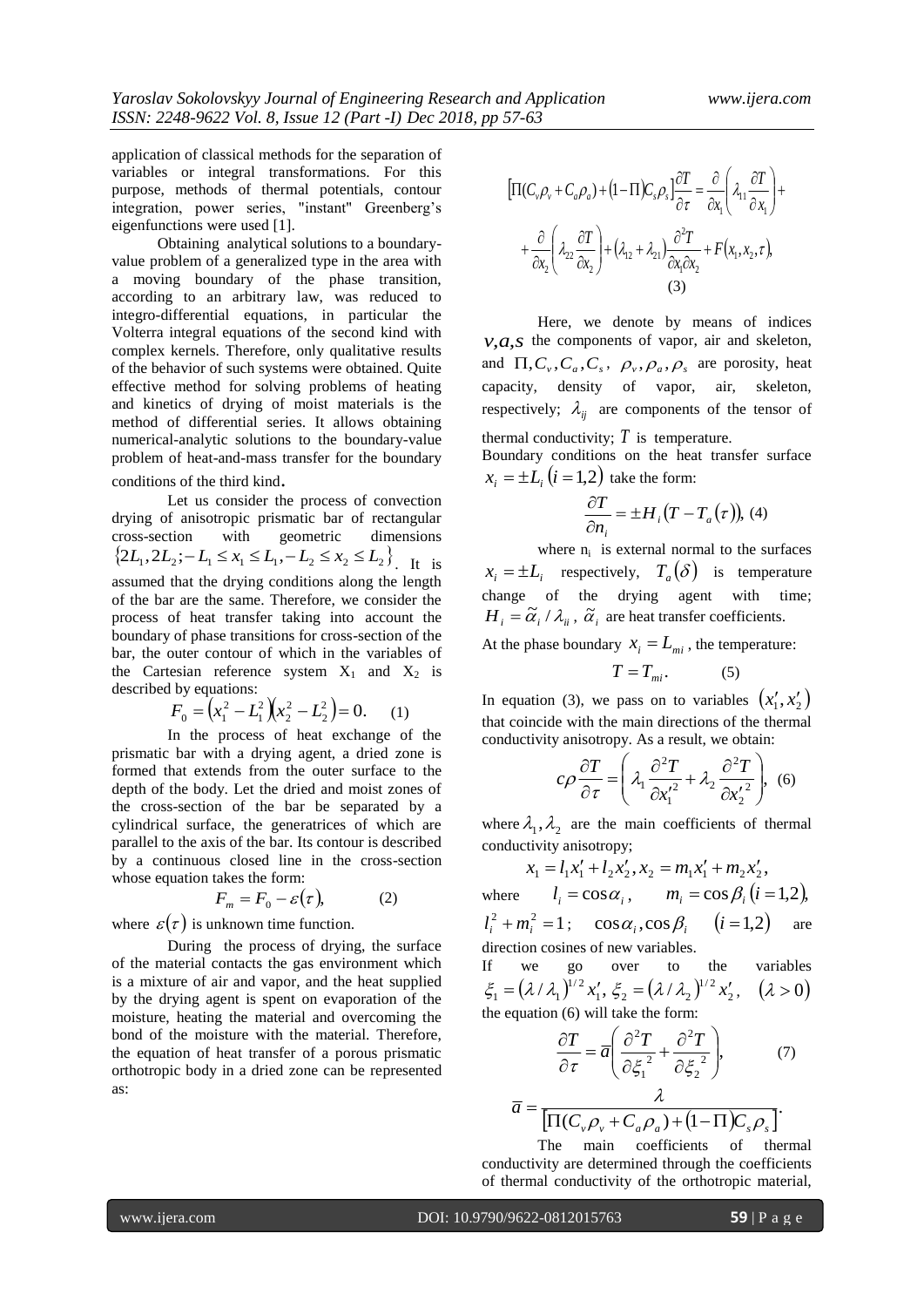and the mutually unambiguous transformation of coordinates is established:

$$
\lambda_{1,2} = \lambda_{11} + \lambda_{22} \pm
$$
\n
$$
\pm \sqrt{(\lambda_{11} + \lambda_{22})^2 + 4(\lambda_{12}\lambda_{21} - \lambda_{11} - \lambda_{22})};
$$
\n(8)  
\n
$$
l_1 = \lambda_{12} / \Delta'; \ m_1 = (\lambda_{11} - \lambda_1) / \Delta';
$$
\n
$$
l_2 = (\lambda_{22} - \lambda_2) / \Delta''; \ m_2 = \lambda_{21} / \Delta'';
$$
\n
$$
x_1 = \lambda_{12} x_1' / \Delta' + \sqrt{(\lambda_{22} - \lambda_2)} \cdot x_2' / \Delta'';
$$
\n
$$
x_2 = (\lambda_{11} - \lambda_1) x_1' / \Delta' + \lambda_{21} x_2' / \Delta''.
$$

 $(\lambda_{11} - \lambda_1)^2 + \lambda_{12}^2$ ;  $\Delta'' = \sqrt{(\lambda_{22} - \lambda_2)^2 + \lambda_{22}^2}$ 21 2  $\frac{22}{2}$   $\frac{22}{2}$ 2 12  $\Delta'=\sqrt{\left( \mathcal{\lambda}_{11}-\mathcal{\lambda}_1\right)^2 + \mathcal{\lambda}_{12}^2}$  ;  $\Delta''=\sqrt{\left( \mathcal{\lambda}_{22}-\mathcal{\lambda}_2\right)^2 + \mathcal{\lambda}_2^2}$ It is important to obtain the boundary conditions (4) on the surfaces in the variables  $\xi_1$ ,  $\xi_2$ :

$$
\frac{\partial T}{\partial \xi_i} \pm H_i * [T - u(t)] = 0, \tag{9}
$$

where  $H_i^* = H_i \sqrt{\lambda_i / \lambda \cdot l_1 / (m_1 l_2 + m_2 l_1)}$ . To determine the volume of the dried zone as a function of time, it is necessary to determine the coordinates of the contour of the cross-section of the bar in the coordinate system  $\xi_1$  i  $\xi_2$  (Fig.1). The crosssectional equation in variables  $\xi_1$  i  $\xi_2$  takes the form

$$
F_0(\xi_1, \xi_2) = (\xi_1^2 - \Delta_1^2)(\xi_1^2 - \Delta_2^2).
$$
  
\n
$$
\cdot (\xi_2^2 - \Delta_3^2)(\xi_2^2 - \Delta_4^2) = 0.
$$
  
\n(10),

where  $\Delta_i$   $(i=1,4)$  are coordinates of new vertices of the cross-section of the bar in the system  $(\xi_1, \xi_2)$  are determined from the relations (8).

From the surface (10), the drying process moves inside the body. On the side surfaces of the bar, the boundary conditions of heat exchange are given. Subsequently, a near-surface dried zone is formed. We assume that the surface separating the dry and moist zones will have an oval cylindrical shape, and when fully dried, it stretches to the line that is the axis of the bar.

Let us present the equation for the boundary of the dried and moist areas as:

$$
F_m(\xi_1, \xi_2, \tau) = (\xi_1^2 - \Delta_1^2)(\xi_1^2 - \Delta_2^2).
$$
  
\n
$$
\cdot (\xi_2^2 - \Delta_3^2) \cdot (\xi_2^2 - \Delta_4^2) - \delta \varepsilon(\tau) = 0,
$$
  
\n(11)

where  $\varepsilon(\tau)$  is yet unknown function of time  $\tau$ .

Let us insert the following values:  $(T(\xi_1, \xi_2, \tau) - T_m)/(T_{\Pi} - T_m) = \eta$ ,  $\tau^* = \tau \overline{a}$ ,  $\beta = \rho_m c_m \overline{a} / \lambda_m = \overline{a} / \overline{a}_m$ ,  $\rho_m c_m / \lambda_m = 1 / \overline{a}_m$ ,

 $T_{\Pi}$ ,  $T_m$  are the temperatures on the contour of the cross-section of the bar and at the boundary of the phase transition.

Providing the continuity of the heat flow between the surfaces  $F_0$  and  $F_m$ , we find the values  $\eta$ :

$$
\eta = \left( \left( \xi_1^2 - \Delta_1^2 \right) \left( \xi_1^2 - \Delta_2^2 \right) \left( \xi_2^2 - \Delta_3^2 \right) \cdot \left( \xi_2^2 - \Delta_4^2 \right) - \delta \varepsilon(\tau) \right) / \left( - \delta \varepsilon(\tau) \right),
$$
\n(12)

where  $\delta = \Delta_1^2 \Delta_2^2 \Delta_3^2 \Delta_4^2$ 4 2 3 2 2  $\delta = \Delta_1^2 \Delta_2^2 \Delta_3^2 \Delta_4^2$ .

The equation for the contour of the bar (10) and the line dividing the dry and moist zones (11) is written as:

$$
F_0 = \left[ \left( \xi_1^2 - \delta_1 \right)^2 - \delta_2^2 \right] \cdot \left[ \left( \xi_2^2 - \delta_3 \right)^2 - \delta_4^2 \right] = 0,
$$
\n
$$
F_m = \left[ \left( \xi_1^2 - \delta_1 \right)^2 - \delta_2^2 \right] \cdot \left[ \left( \xi_2^2 - \delta_3 \right)^2 - \delta_4^2 \right] - \delta \varepsilon(\tau) = 0,
$$
\nwhere  $2\delta_1 = \Delta_1^2 + \Delta_2^2$ ,  $2\delta_2 = \Delta_1^2 - \Delta_2^2$ ,

2 4  $2\delta_3 = \Delta_3^2 + \Delta_4^2$ ,  $2\delta_4 = \Delta_3^2 - \Delta_4^2$ 4  $2\delta_4 = \Delta_3^2 - \Delta_4^2$ . From (13) we define explicitly the equation of the

phase transition curve in the cross-section of the bar:

$$
\xi_2 = \pm \sqrt{\delta_3 \pm \sqrt{\delta_4^2 + \frac{\hat{\mathcal{E}}(\tau)}{(\xi_1^2 - \Delta_1^2)(\xi_1^2 - \Delta_2^2)}}}. (14),
$$

where the "+" and "-" signs in front of the radical correspond to random variables  $\xi_2 > 0$  i  $\xi_2 < 0$ , respectively, and under the radical meet the conditions  $\xi_2^2 - \delta_3$  $\xi_2^2 - \delta_3$  (> or <) 0, respectively.

For further research, it is necessary to obtain the equation of thermal balance in the region bounded by the outer contour of the cross-section of the bar F0 and the contour of the boundary of the phase transition Fm. Using (2), defined is

$$
\int_{F_m}^{F_0=0} \frac{d\eta}{d\tau} d\tau = \oint_{F_0} \frac{\partial \eta}{\partial n} dl + \beta \eta \frac{\partial V(F_m, F_0)}{\partial \tau^*}, (15)
$$
  
where  $V(F_m, F_0) = \int_{F_m=0}^{F_0=0} ds = \iint_{S_{\Pi}} ds - \iint_{S_0} ds$ 

In order to calculate the integrals contained in formula (15), an explicit form is obtained for the equation of the contour line of phase transition, as well as the limits of the corresponding integrals are identified.

The double integrals in (15) on the surface between the closed contour and the outer contour will be found as the difference between the integral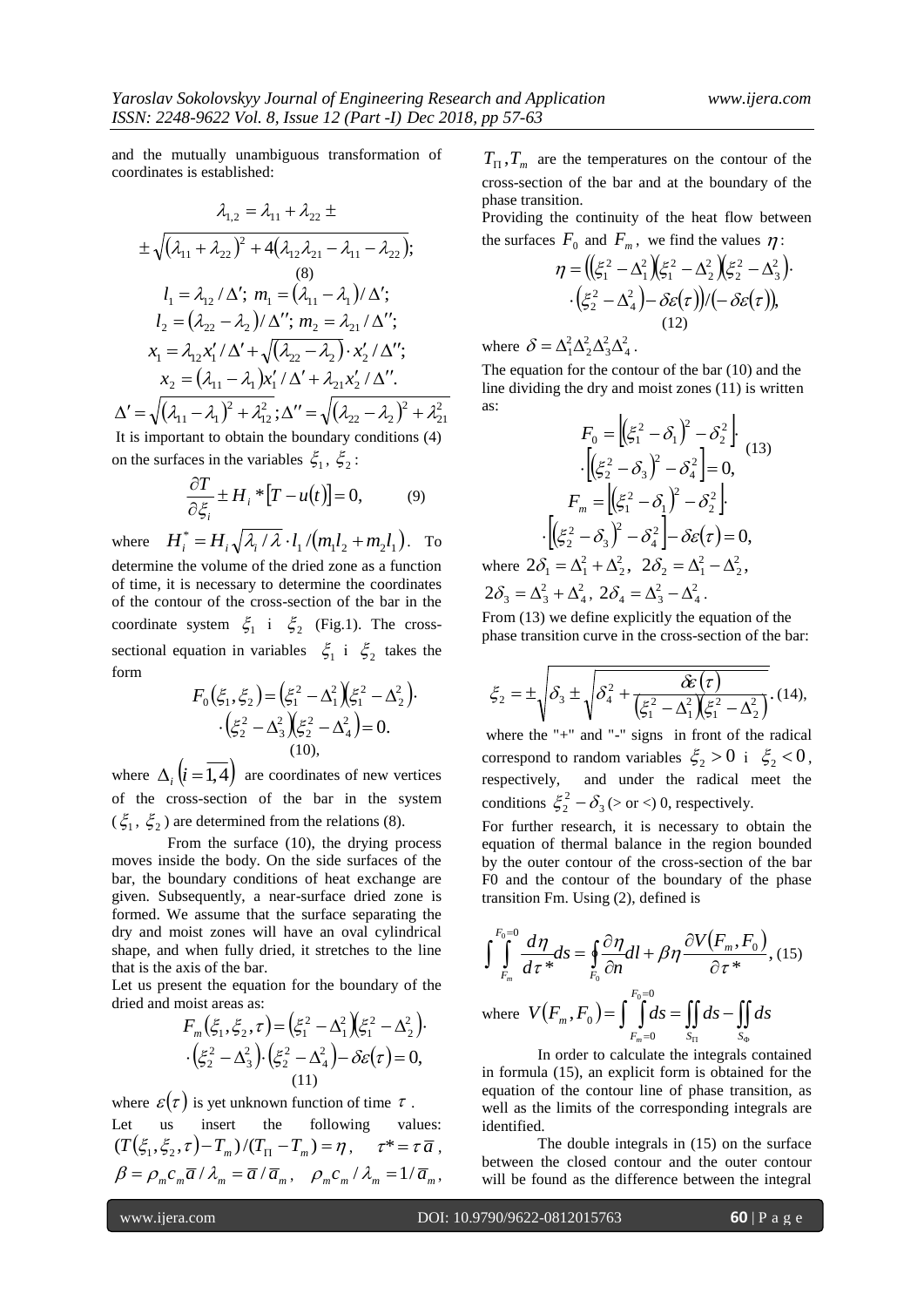over the surface of the entire cross-section and the integral over the surface  $S_{\phi}$ , limited by the contour  $F_{m}$  .

The volume of dried zone per unit length of the bar which is located between the planes  $F_0 = 0, F_m = 0$  is determined by the formulas:

$$
V(F_0, F_m) = \int_{F_m=0}^{F_0=0} dx_1 dx_2 = 4L_1L_2 -
$$
  
\n
$$
-4\sqrt{\frac{\lambda_1}{\lambda}}\sqrt{\frac{\lambda_2}{\lambda}}\int_{0}^{r} (\delta_3\sqrt{(\xi_1^2 - \Delta_1^2)(\xi_1^2 - \Delta_2^2)}) -
$$
  
\n
$$
-\sqrt{\delta_4^2(\xi_1^2 - \Delta_1^2)(\xi_1^2 - \Delta_2^2) + \delta \varepsilon} \Big|_{1/2}^{1/2} /
$$
  
\n
$$
/[(\xi_1^2 - \Delta_1^2)(\xi_1^2 - \Delta_2^2)]^{1/4} / d\xi_1,
$$

where

$$
\gamma = \sqrt{\delta_1 - \sqrt{\delta_2^2 + (\delta \varepsilon)/(\delta_3^2 - \delta_4^2)}} =
$$
  
=  $\sqrt{\delta_1 - \sqrt{\delta_2^2 + \Delta_1^2 \Delta_2^2 \varepsilon}},$   
(17)  

$$
\Gamma(\xi_1) = \sqrt{\delta_3 - \sqrt{\delta_4^2 + \frac{\delta \varepsilon}{(\xi_1^2 - \Delta_1^2)(\xi_1^2 - \Delta_2^2)}}.
$$

Determine the derivative of the volume in time, taking into account the dependence on the time value  $\varepsilon(\tau^*)$  and dependence on the time of the upper limit of the integral. After the cumbersome transformations we get:

$$
\frac{\partial V}{\partial \tau^*} = \sqrt{\frac{\lambda_1}{\lambda} \sqrt{\frac{\lambda_2}{\lambda} \frac{d\epsilon}{d\tau}} \int_0^{\gamma} \delta / (\delta_3 \sqrt{(\xi_1^2 - \Delta_1^2)(\xi_1^2 - \Delta_2^2)} - \sqrt{\delta_4^2 (\xi_1^2 - \Delta_1^2)(\xi_1^2 - \Delta_2^2) + \delta \epsilon})^{\frac{1}{2}}
$$
  
-  $\sqrt{\delta_4^2 (\xi_1^2 - \Delta_1^2)(\xi_1^2 - \Delta_2^2) + \delta \epsilon}$ .  
 $\frac{4}{\sqrt{(\xi_1^2 - \Delta_1^2)(\xi_1^2 - \Delta_2^2)}} d\xi_1 - \frac{(\delta_3 \sqrt{(\gamma^2 - \Delta_1^2)(\gamma^2 - \Delta_2^2)})}{(18)}$   
 $-\sqrt{\delta_4^2 (\gamma^2 - \Delta_1^2)(\gamma^2 - \Delta_2^2) + \delta \epsilon})^{\frac{1}{2}}$   
 $\sqrt{(\sqrt[4]{(\gamma^2 - \Delta_1^2)(\gamma^2 - \Delta_2^2)} \cdot \sqrt{\delta_1^2 - \sqrt{\delta_2^2 + \epsilon \Delta_1^2 \Delta_2^2})}$   
 $\sqrt{\delta_2^2 + \epsilon \Delta_1^2 \Delta_2^2} \Delta_2^2 \Delta_2^2}$ . Here, the limit of integration is a function of time

$$
\gamma(\varepsilon) = \sqrt{\delta_1^2 + \sqrt{\delta_2^2 + \varepsilon \Delta_1^2 \Delta_2^2}}
$$
 (19)

The derivative of  $\gamma(\tau^*)$  in time is equal to

$$
\gamma'_{*} = \frac{1}{2\sqrt{\delta_1^2 + \sqrt{\delta_2^2 + \varepsilon \Delta_1^2 \Delta_2^2}}}.
$$
\n(20)\n
$$
\cdot \frac{\Delta_1^2 \Delta_2^2}{2\sqrt{\delta_2^2 + \varepsilon \Delta_1^2 \Delta_2^2}} \frac{d\varepsilon}{d\tau^*}
$$

In explicit form, defined are the integrals in the region  $S_{\Phi}$  which is limited by the phase transition line and on the outer surface  $S_n$ . In particular

$$
\iint_{S_{\text{II}}} \frac{\partial \eta}{\partial \tau} dS = \sqrt{\frac{\lambda_1}{\lambda}} \sqrt{\frac{\lambda_2}{\lambda} \Delta \frac{\varepsilon'}{\delta \varepsilon^2}} \cdot (21)
$$
  
. 
$$
\iint_{S_{\text{II}}} (\xi_1^2 - \Delta_1^2) (\xi_1^2 - \Delta_2^2).
$$
  
. 
$$
\cdot (\xi_2^2 - \Delta_3^2) (\xi_2^2 - \Delta_4^2) d\xi_2 d\xi_1 =
$$
  
= 
$$
2 \frac{\sqrt{\lambda_1 \lambda_2}}{\lambda} \Delta \frac{\varepsilon'}{\delta \varepsilon^2} (J_1 + J_2 + J_3),
$$

where  $J_i$  ( $i = 1,2,3$ ) are integrals with variable limits. For their definition, analytical expressions are obtained.

$$
\iint_{S_{\delta}} \frac{\partial \eta}{\partial \tau} dS = 4 \frac{\sqrt{\lambda_1 \lambda_2 \Delta}}{\lambda} \frac{\varepsilon'}{\delta \varepsilon^2}.
$$
 (22)  

$$
\cdot \int_{-\gamma}^{\gamma} \left( \frac{\left( \delta_3 \sqrt{\Delta^*} - \sqrt{\delta_4^2 \Delta^* + \delta \varepsilon} \right)^{5/2}}{5 \sqrt[4]{\Delta^*}} - \frac{2 \delta}{3} \left( \delta_3 \sqrt{\Delta^*} - \sqrt{\delta_4^2 \Delta^* + \delta \varepsilon} \right)^{3/2}.
$$

$$
\cdot \sqrt[4]{\Delta^*} + \Delta_3^2 \Delta_4^2 \left( \delta_3 \sqrt{\Delta^*} - \sqrt{\delta_4^2 \Delta^* + \delta \varepsilon} \right)^{1/2}
$$

$$
\cdot \sqrt[4]{\Delta^*} \frac{\partial \zeta}{\partial \zeta}.
$$
where  $\Delta^* = \sqrt{\varepsilon_1^2 - \Delta_1^2} \left( \varepsilon_1^2 - \Delta_2^2 \right)$ 

Since, at the boundary of the phase transition  $\eta(\tau^*)$  = 1, the function  $\varepsilon(\tau)$  at the initial moment of time is equal to zero ( $\varepsilon(0) = 0$ , but in practice  $(\xi_1 = 0, \xi_2 = 0)$  we have  $\varepsilon(\tau) = 1$ ), then  $\Delta T = T(\xi_1, \xi_2, \tau) - T$  is reached on the intermediate surface  $F_m$  according to formula (11), and the difference  $T_0 - T_m$  corresponds to the outer surface  $\xi_1^2 = \Delta_1^2$ 1  $\xi_1^2 = \Delta_1^2$ ;  $\xi_2^2 = \Delta_2^2$ 2  $\xi_2^2 = \Delta_2^2$ ;  $\xi_2^2 = \Delta_3^2$ 3  $\xi_2^2 = \Delta_3^2$ ;  $\xi_2^2 = \Delta_4^2$ 4  $\xi_2^2 = \Delta_4^2$ . Taking into account the above considerations, from the heat balance relation (15), we obtain an equation for determining  $\varepsilon(\tau)$ 

W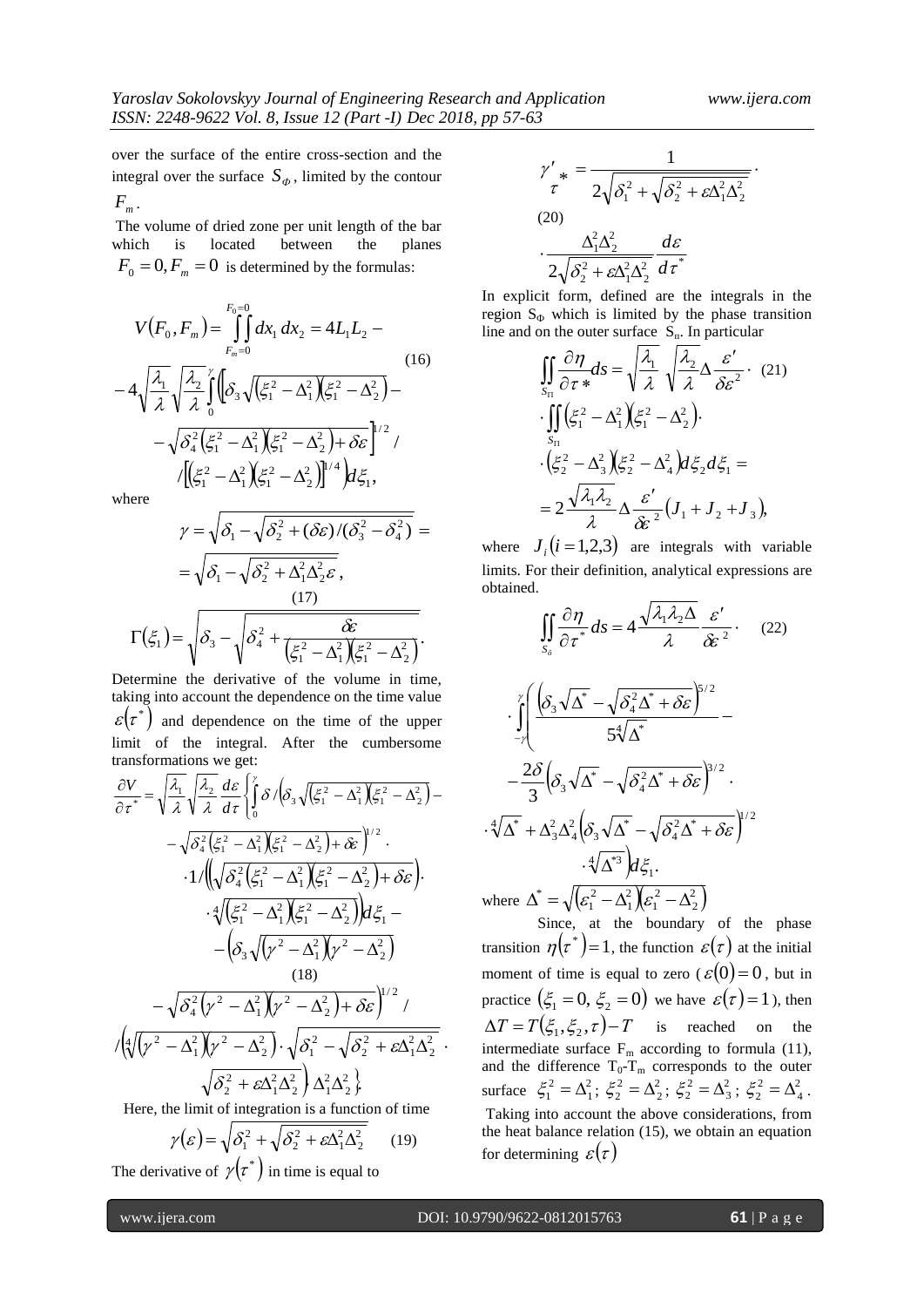$$
\frac{\partial \varepsilon}{\partial \tau^*} I |J_{s_{\Pi}} - J_{\Phi}| = \varepsilon [c_1 J_{BB_1} + c_2 J_{BD}] +
$$
  
(23)  

$$
+ \varepsilon^2 I \beta \eta (J_V - A).
$$

The values  $J_{s_{\Pi}}$ ,  $J_{\Phi}$ ,  $J_{\nu}$  are calculated

according to the known physical and thermal characteristics of a particular medium [6,7]. The integrals at the boundary of the phase transition are determined by numerical methods depending on the values  $\epsilon$ .

The results of mathematical modeling are used to study the motion of the boundary of the phase transition in the process of wood drying.

The following parameters are taken as input data: wood species - pine; length of the plate  $L = 1$ (m); initial moisture content  $U_0 = 0.4$  (kg / kg); the initial temperature t<sub>0</sub> = 20 (<sup>0</sup>C) = 293 (<sup>0</sup>K); environment temperature t<sub>c</sub> = 40 (<sup>0</sup>C) = 313 (<sup>0</sup>K); drying agent speed  $v = 2$  (m / s) = 7,200 (m / h); relative humidity  $\varphi = 50\%$ ; density  $\rho = 581$  (kg / m3).

**Fig. 1** shows the dependence of the phase transition coordinate in time for different temperature regimes of the drying process.



Fig. 1. Dependence of the coordinate of the phase transition in time for different temperature regimes of the drying process.

Fig. 2 shows the graphical dependences of moving boundaries of phase transitions depending on the change of the Fourier criterion for different species of wood (pine, beech, oak).



**Fig. 2**. Dependence of the function of the vaporation surface coordinate for different species of wood.

#### **III. CONCLUSION**

Synthesized is a nonlinear mathematical model of heat-and-mass transfer in capillary-porous anisotropic materials with regard to the boundary of the phase transition.

The random orientation of the main axes of the thermal conductivity tensor is taken into account and the influence of the main components and the orientation of the main axes of the thermal conductivity tensor and the non-stationary temperature fields in the anisotropic plate are determined.

The analytical-numerical method has been developed for establishing a moving boundary of phase transition in a rectangular anisotropic region with allowance for arbitrary axes of anisotropy.

A numerical modeling of the heat transfer dynamics in an orthotropic plate with a moving boundary of phase transitions was carried out and the dependences of motion of the front of evaporation in the middle of the plate for different species of wood were determined.

#### **REFERENCES**

- [1]. Krylov, D.A.; Sidnyayev, N.I.; A. Fedotov,A. A. "Mathematical modeling of temperature fields distribution", Mathematical modeling, Issue 2, 2013, No.7, pp.3-27.
- [2]. Fedotkin, I.M; Burlyay, I.Yu.; Ramshin, N.A.; Burlyay,Yu.I. " Mathematical modeling of technological processes", Ukraine, Kyiv: Technika, 2004, p.338.
- [3]. C. Obrecht, F. Kuznik, B. Tourancheau, J. Roux, "A new approach to the lattice Boltzmann method for graphics processing units", Computers and Mathematics with Applications, 2011, No. 12, pp. 3628-3638.
- [4]. Gayvas,B.; Boretska, I., "Influence of the regime of drying agent on the drying of porous bodies", Computer technologies of printing, Coll. scientific works, Ukraine, Lviv, 2011, No. 26, pp. 231-240.
- [5]. Zhykharevych,V.V.;Shumylyak,L.M."Approximati on of the solution of the non-stationary equation of heat conductivity by the method of probabilistic continuous asynchronous cellular automats for a one-dimensional case", Computer Research and Modeling, 2012, vol. 4, No. 2, pp. 293-301.
- [6]. Sokolovskyy, Ya. I. Mathematical modeling of convective drying of wood with allowance for the boundaries of phase transitions / Ya. I. Sokolovsky, I. B. Boretskaya // Bulletin of the National University "Lvivska Polytechnika": Computer Science and Information Technologies. № 826. – Ukraine, Lviv: NU "LP", 2015. - P. 219- 230.
- [7]. Boretska, I. B. Mathematical modeling of the effect of thermodiffusion on the deepening of moisture evaporation zone during drying / Boretska,I.B.// Scientific journal "Technical news". – Ukraine, Lviv, 2015. - Issue 2015/ 1 (42), 2 (43). – pp. 60-67.